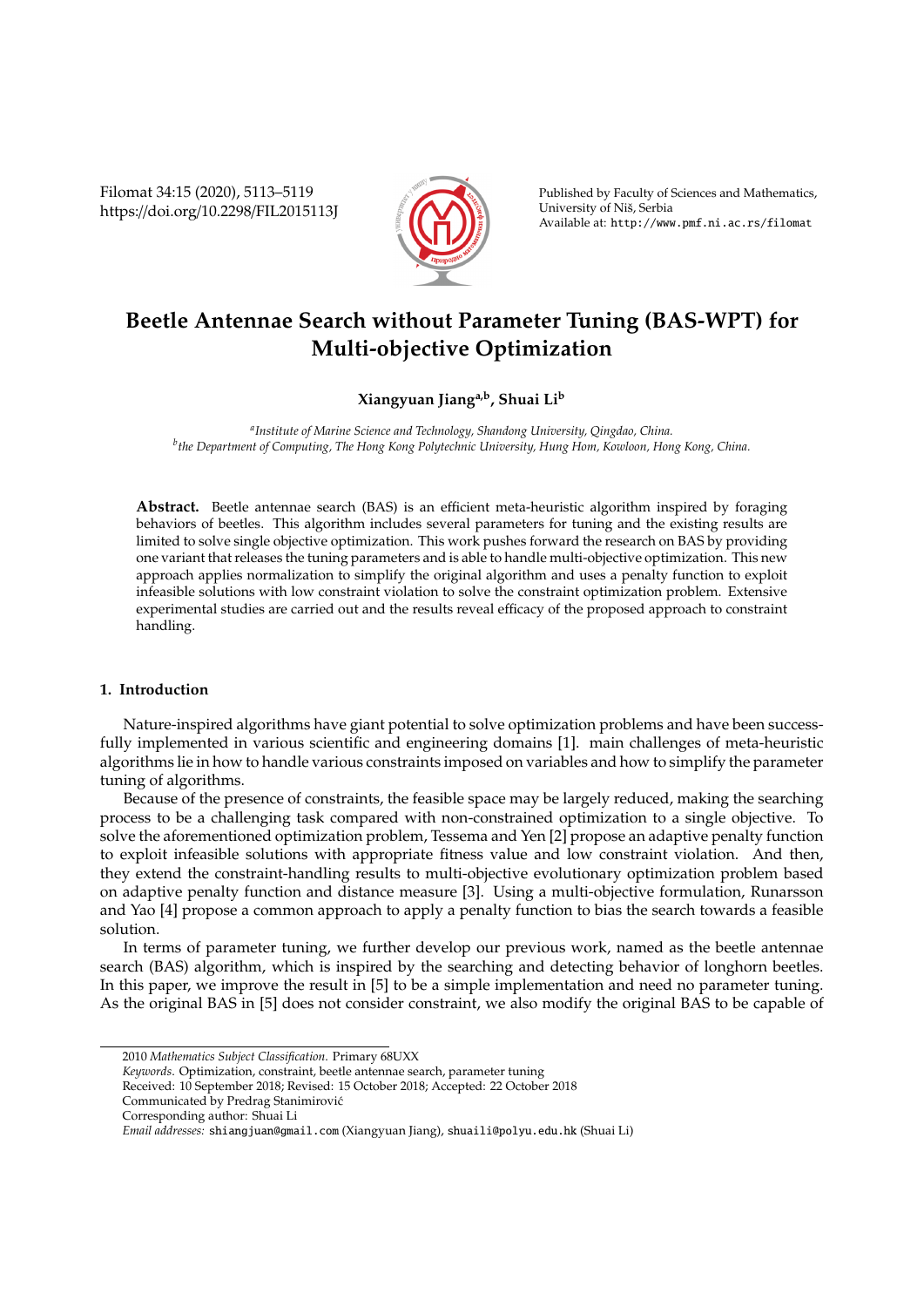solving constrained optimization problem simultaneously. The main contributions of the paper are stated as below:

- 1 Normalization method is used to extend the original BAS algorithm to be a general form without parameter tuning, which makes the algorithm implement simply.
- 2 Based on the improved BAS algorithm without parameter tuning (BAS-WPT), constraint optimization problems are formulated a multi-objective optimization problem and further handled by penalty function method.

The rest of the paper is organized as follows. In Section 2, improved BAS algorithm is proposed. In Section 3, BAS-WPT are used in constraint optimization problem. In Section 4, numerical results are presented and compared. In Section 5, a concluding remark is drawn.

#### **2. Optimization Design of The Proposed Approach**

In this section, by considering the original BAS, an improved BAS is presented without parameter tuning to simply the application for user. The algorithm is basically an original implementation except for the normalization of input data.

## *2.1. the Original BAS*

For clear illustration, the original BAS is included in Algorithm 1, which is capable of searching global optimum of both convex and non-convex problem in a general function:

$$
\frac{\text{Minimize}}{\text{Maximize}} f(x), x = [x_1, x_2, \cdots, x_N]^T
$$

where *f* is the fitness function and  $x \in \mathbb{R}^N$  denotes the input data in *N* dimensions. The main formula of the natural-inspired BAS consist of two aspect: searching behavior and detecting behavior. The searching behavior is used to explore the optimal point of the fitness function by introducing a normalized random unit vector  $\vec{b}$  to enhance the searching ability,

$$
x_r = x^t + d^t \overrightarrow{b},
$$
  
\n
$$
x_l = x^t - d^t \overrightarrow{b},
$$
\n(1)

and the detecting behavior is used to exploit in an iterative form,

$$
x^{t} = x^{t-1} + \delta^{t} \overrightarrow{b} \operatorname{sign}(f(x_{r}) - f(x_{l})), \tag{2}
$$

where *d* represents the distance between two antennae of a longhorn beetle and δ represents the step size of each iteration.

Evidently, the presetting of parameters such as  $d$  and  $\delta$  influences performance of BSA seriously. Thus, we attempt to develop a much effective and robust improvement.

#### *2.2. the Proposed BAS-WPT Approach*

Fig. 1 demonstrates the iterative optimization precess of BAS-WPT which can be seen as a variable scale algorithm from the figure obviously.

For the sake of simplicity, we use normalization method to tune parameters of BAS adaptively. Assume that  $x_i$ , the *i*th element of x, lies in the rang from  $x_i^{\min}$  to  $x_i^{\max}$ , and then x satisfied  $x_i \in [x_i^{\min}, x_i^{\max}]$ , where  $x_i^{\min}$ is lower bound and  $x_i^{\max}$  is the upper bound. The input data used in fitness function could be formulated in the following expression at each iteration:

$$
\tilde{x}_i = x_i(x_i^{\max} - x_i^{\min}) + x_i^{\min}.\tag{3}
$$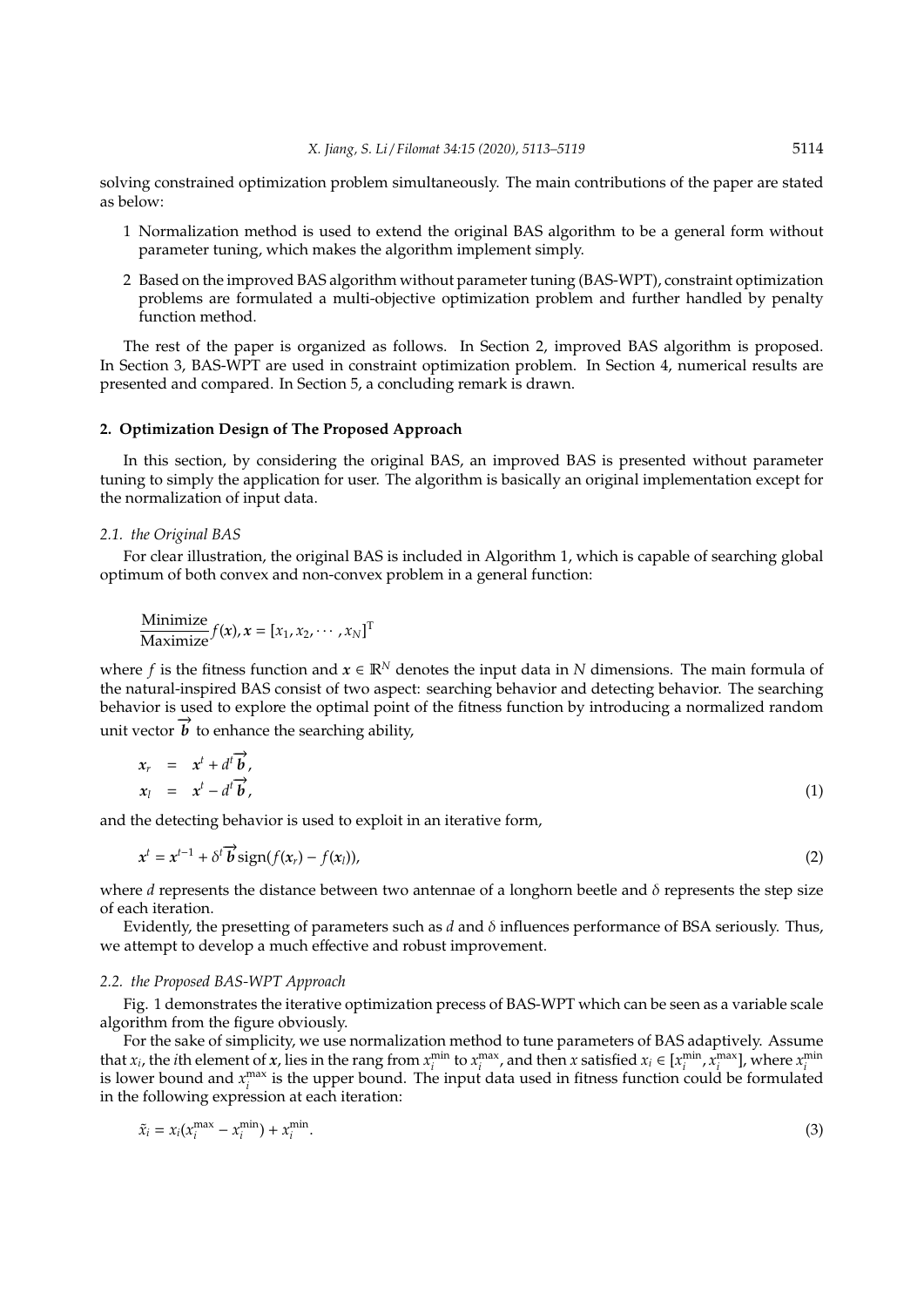

Figure 1: The iterative optimization process of BAS-WPT in 5 steps. The dotted line in red color denotes the trajectory of fitness function. The triangle represents a beetle, on both sides of which two solid circles denote antennae of the beetle, *d* is the distance between two antennae and  $\delta$ , corresponding to the dotted line in black color, is the step size of searching.

Finally, we obtain the global optimum  $f(\tilde{x})_{\text{bst}}$  corresponding to the position  $\tilde{x}_{\text{bst}}$  by BAS-WPT algorithm with normalized variant  $x_{\text{bst}}$ .

To simplify the parameter tuning further more, we also construct the relationship between searching distance  $d$  and step size  $\delta$  as follows:

$$
\delta^t = c_1 \delta^{t-1} + \delta^0, d^t = \delta^t / c_2,\tag{4}
$$

where  $c_1$  and  $c_2$  are constants to be adjusted by designers.

# **3. Constraint Handling by BAS-WPT**

In this section, we extend the BAS-WPT algorithm into constrained optimization problem with penalty function method.

*3.1. Problem Formulation*

A constraint optimization problem can be formulated as

$$
\begin{array}{ll}\n\text{Minimize} \\
\text{Maximize} & f(x), \\
s.t. & g_j(x) \le 0, j = 1, \dots, K, \\
x_i^{\max} \le x_i \le x_i^{\min}, i = 1, \dots, N,\n\end{array} \tag{5}
$$

There are *K* inequality function constraints required to be satisfied by the optimal solution. The presence of constraints of both inequality functions and variants restrict the searching area to be a interest region, where suitable solution could be found.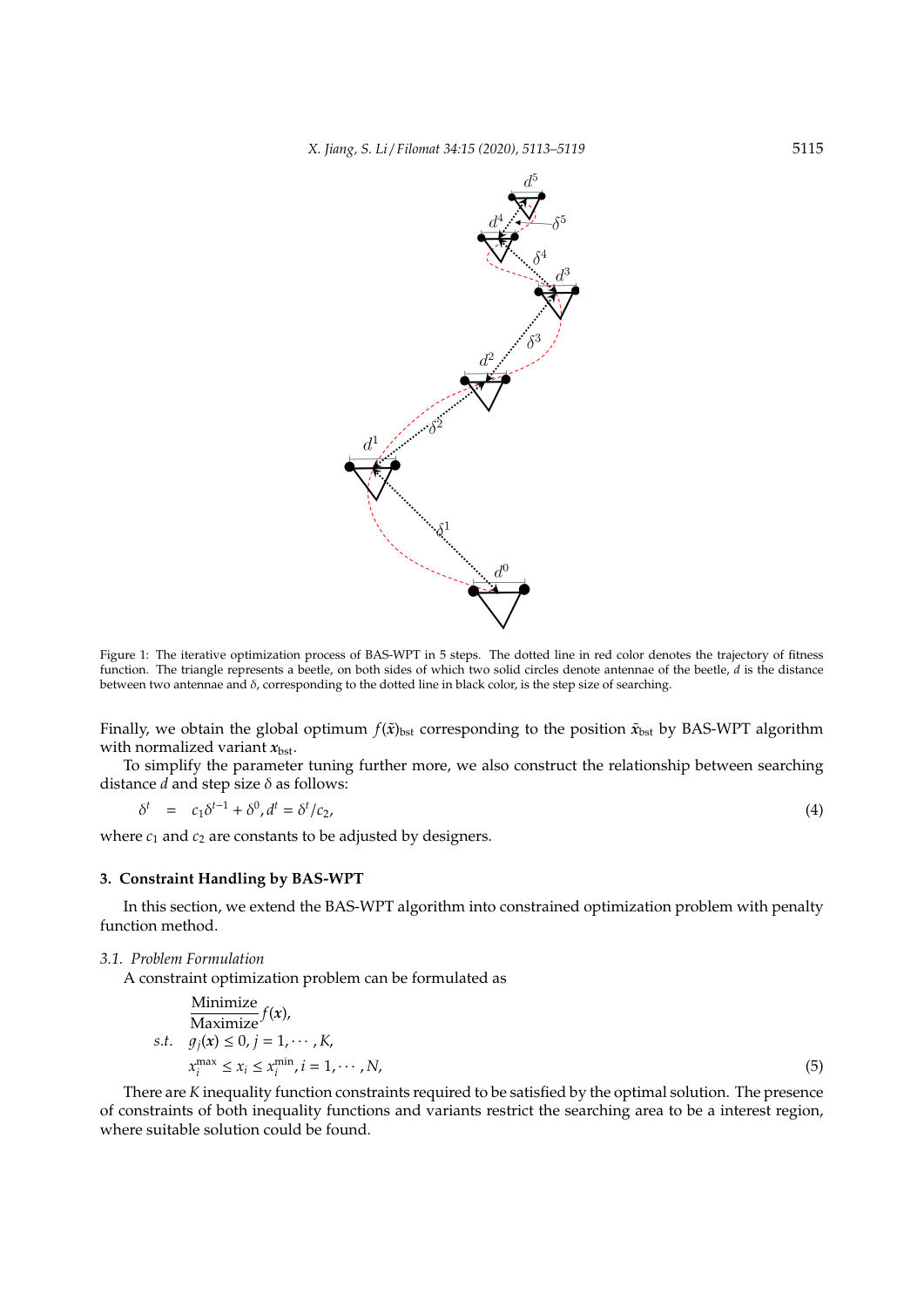#### *3.2. Penalty Function Method*

To solve the constrained optimization problem, we present penalty function method to deal with inequality function constraint.

In penalty functions, infeasible solutions are penalized for the violation of the inequality constraint by putting penalty terms on the original fitness function, which will reduce the probability of selecting an infeasible solution. Specially, penalty function in our study is formulated in the following form:

$$
F(x) = f(x) + \lambda \sum_{j=1}^{K} h_j(x)g_j(x),
$$
\n(6)

where  $F(x)$  is the improved fitness function,  $f(x)$  is the original fitness function,  $\lambda$  is the penalty parameter usually predefined as a large enough value (e.g.  $10^{10}$ ), and the constraint violation  $h_j(x)$  is defined as

$$
h_j(x) = \begin{cases} 1, & g_j(x) > 0 \\ 0, & g_j(x) \le 0 \end{cases} \tag{7}
$$

When anyone of the inequality constraints  $q_i(x) > 0$  satisfies accompanying with a large value  $\lambda$ , the second term of (6) dominates the fitness function, which makes  $F(x) \to \infty$ . Otherwise, all  $h_i(x) = 0$  are satisfied, and thus  $F(x) = f(x)$ .

Algorithm 1 corresponding to BAS-WPT algorithm demonstrates the improvement based on BAS adopted in the research to design a more feasible approach to solve the constraint optimization problem.

## **Algorithm 1:** BAS-WPT algorithm for constrained optimization

**Input:** Initialize the input data  $x^0$  at 0 time instance in standard normalization form  $x_i^0 = (rnd(\cdot) - x_i^{\text{min}})/(x_i^{\text{max}} - x_i^{\text{min}})$  for each element, and initialize the parameters  $c_1$ ,  $c_2$ ,  $\delta^0$ . **Output:**  $x_{\text{bst}}$ ,  $f_{\text{bst}}$ . **while**  $(t < T_{max})$  or (stop criterion) **do** Search in variable space with two kinds of antennae according to (1); Update the state variable  $x^t$  according to  $(2)$ ; Generate the normalized vector  $\tilde{x}$  according to (4); Construct the improved fitness function according to (6) and (7); **if** *F*(*x t* ) *satisfies optimum condition* **then**  $F_{\text{bst}} = F(x^t)$ ,  $x_{\text{bst}} = x^t$ . Update parameters according to (4). Calculate the best potion  $\tilde{x}_{\text{bst}}$  by  $x_{\text{bst}}$  similarly to (3). **return**  $x_{bst}$ ,  $f_{bst}$ .

#### **4. Experimental Study**

In this section, we present two examples from optimization literatures to demonstrate the performance of the proposed BAS-WPT algorithm for constrained optimization.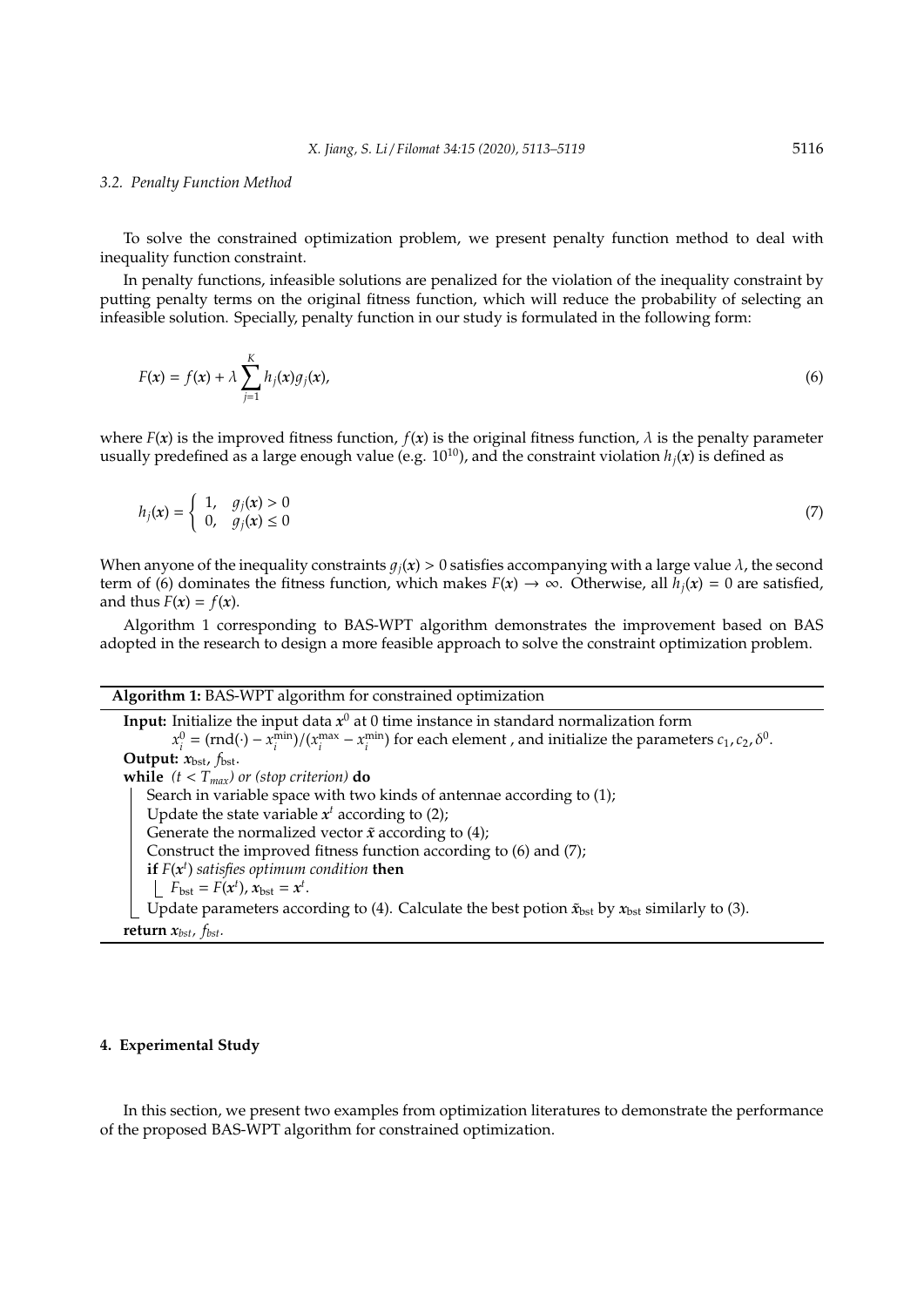# *4.1. Pressure Vessel Function*

There are four variables in pressure vessel problem which aims at minimizing the fitness function below:

minimize 
$$
f(x)
$$
 = 0.6224 $x_1x_3x_4$  + 1.7781 $x_2x_3^2$   
\n+3.1661 $x_1^2x_4$  + 19.84 $x_1^2x_3$ ,  
\ns.t.  $g_1(x)$  = - $x_1$  + 0.0193 $x_3$   $\leq$  0,  
\n $g_2(x)$  = - $x_2$  + 0.00954 $x_3$   $\leq$  0,  
\n $g_3(x)$  = - $\pi x_3^2x_4$  -  $\frac{4}{3}\pi x_3^3$  + 1296000  $\leq$  0,  
\n $g_4(x)$  =  $x_4$  - 240  $\leq$  0,  
\n $x_1$   $\in$  {1, 2, 3, · · · , 99}  $\times$  0.0625,  
\n $x_2$   $\in$  {1, 2, 3, · · · , 99}  $\times$  0.0625,  
\n $x_3$   $\in$  [10, 200],  
\n $x_4$   $\in$  [10, 200].

Table 1 illustrates the best results obtained by the proposed BAS-WPT algorithm using only 150 iterations and other various existing algorithms need much more iterations to solve the pressure vessel optimization problem. It is worth pointing out that the best result from the proposed BAS-WPT algorithm is better than most of the existing ones and has the fastest convergence simultaneously.

Table 1: Comparisons of results for Pressure Vessel Function

|                | $x_1$  | $x_2$  | $x_3$    | $x_4$    | $g_1(x)$      | $g_2(x)$   | $g_3(x)$    | $g_4(x)$    | '*         |
|----------------|--------|--------|----------|----------|---------------|------------|-------------|-------------|------------|
| [6]            | 0.8125 | 0.4375 | 42.0984  | 176.6378 | $-8.8000e-7$  | $-0.0359$  | $-3.5586$   | $-63.3622$  | 6059.7258  |
| [7]            |        | 0.625  | 51.2519  | 90.9913  | $-1.011$      | $-0.136$   | $-18759.75$ | $-149.009$  | 7172.300   |
| [8]            | 0.8125 | 0.4375 | 42.0870  | 176.7791 | $-2.210e-4$   | $-0.03599$ | $-3.51084$  | $-63.2208$  | 6061.1229  |
| $[9]$          | 1.000  | 0.625  | 51.000   | 91.000   | $-0.0157$     | $-0.1385$  | $-3233.916$ | $-149$      | 7079.037   |
| $[10]$         | 0.8125 | 0.4375 | 41.9768  | 182.2845 | $-0.0023$     | $-0.0370$  | $-22888.07$ | -57.7155    | 6171.000   |
| $[11]$         | 1.125  | 0.625  | 58.291   | 43.690   | 0.000016      | $-0.0689$  | $-21.2201$  | $-196.3100$ | 7198.0428  |
| [12]           | 0.9375 | 0.5000 | 48.3290  | 112.6790 | $-0.0048$     | $-0.0389$  | $-3652.877$ | $-127.3210$ | 6410.3811  |
| [13]           | 0.8125 | 0.4375 | 40.3239  | 200,0000 | $-0.034324$   | $-0.05285$ | $-27.10585$ | $-40,0000$  | 6288.7445  |
| $[14]$         | 1.125  | 0.625  | 58.1978  | 44.2930  | $-0.00178$    | $-0.06979$ | $-974.3$    | $-195.707$  | 7207.494   |
| $[15]$         | 1.125  | 0.625  | 48.97    | 106.72   | $-0.1799$     | $-0.1578$  | 97.760      | $-132.28$   | 7980.894   |
| $[16]$         | 1.125  | 0.625  | 58.2789  | 43.7549  | $-0.0002$     | $-0.06902$ | $-3.71629$  | $-196.245$  | 7198.433   |
| $[17]$         | 0.7782 | 0.3846 | 40.3196  | 200.000  | $-3.172e-5$   | 4.8984e-50 | 1.3312      | $-40$       | 5885.33    |
| <b>BAS-WPT</b> | 0.8125 | 0.4375 | 42.09355 | 176.7715 | $-9.43E - 05$ | $-0.03592$ | $-413.6252$ | $-63.2285$  | 6062.04676 |

 $\diamond$  denotes the violation of the corresponding constraint.

# *4.2. Himmelblau Function*

We also consider the Himmelblau' nonlinear optimization problem which is a famous benchmark used used for several evolutionary algorithm before. The problem consists of 5 variables, 6 inequality constraints and 10 boundary conditions and could be further stated as follows: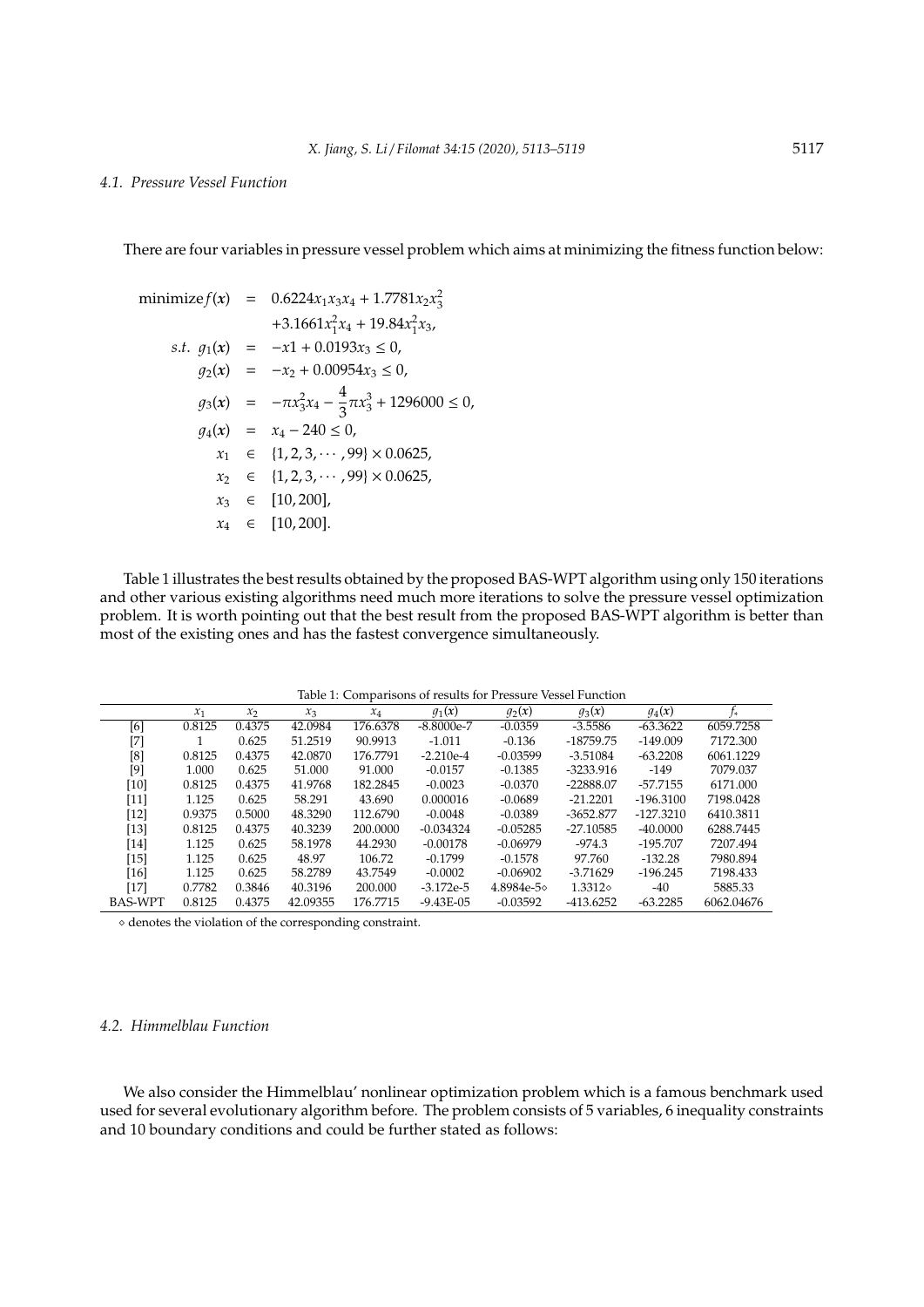Table 2: Comparisons of results for Himmelblau function

|                    |         | $\mathcal{X}$ | $x_3$     | $x_4$   | $x_{5}$   | $q_1(x)$ | $q_2(x)$ | $q_3(x)$ |             |
|--------------------|---------|---------------|-----------|---------|-----------|----------|----------|----------|-------------|
| $\lceil 18 \rceil$ | 78.00   | 33.00         | 29.995256 | 45.00   | 36.775813 | 92       | 98.8405  | 20       | $-30665.54$ |
| [19]               | 78.6200 | 33.4400       | 31.0700   | 44.1800 | 35.2200   | 90.5208  | 98.8929  | 20.1316  | -30373.949  |
| $[20]$             | 81.4900 | 34.0900       | 31.2400   | 42.2000 | 34.3700   | 90.5225  | 99.3188  | 20.0604  | -30183.576  |
| [21]               | 78.00   | 33.00         | 29.995    | 45.00   | 36.776    | 90.7147  | 98.8405  | 19.9999. | -30665.6088 |
| <b>BAS-WPT</b>     | 78.00   | 33.00         | 27.1131   | 45.00   | 45.00     | 91.9997  | 100.4170 | 20.02056 | -31011.3244 |
|                    |         |               |           |         |           |          |          |          |             |

 $\diamond$  denotes the violation of the corresponding constraint.

minimize  $f(x) = 5.3578547x_3^2 + 0.8356891x_1x_5$ +37.29329*x*<sup>1</sup> − 40792.141, *s.t.*  $q_1(x) = 85.334407 + 0.0056858x_2x_5$  $+0.00026x_1x_4 - 0.0022053x_3x_5$  $q_2(x) = 80.51249 + 0.0071317x_2x_5$  $+0.0029955x_1x_2 + 0.0021813x_3^2$  $q_3(x) = 9.300961 + 0.0047026x_3x_5$  $+0.0012547x_1x_3 + 0.0019085x_3x_4$  $0 \leq q_1(x) \leq 92$ ,  $90 \le g_2(x) \le 110$ ,  $20 \le q_3(x) \le 25$ ,  $78 \le x_1 \le 102$ ,  $33 \le x_2 \le 45$ ,  $27 \le x_3 \le 45$ ,  $27 \le x_4 \le 45$ ,  $27 \le x_5 \le 45$ ,

The results are listed in Table 2 whose corresponding experiments for the BAS-WPT algorithm just need only one beetle to run 200 instance. Evidently, the best result generated from the BAS-WPT shows the most excellent performance among all the results listed in Table 2. The above experiments justify that the proposed BAS-WPT algorithm is effective to handle constraint optimum problem and could alchieve a good performance with high convergence rate.

#### **5. Conclusion**

This paper extends nature-inspired BAS algorithm to solve multi-objective optimization problem and releases it to be a new version without parameter tuning. Two typical benchmarks are considered to validate performances of the algorithm, whose numerical results justify the efficacy of the proposed algorithm.

#### **References**

- [1] D. E. Goldberg, Genetic Algorithms in Search, Optimization, and Machine Learning, Reading, U.K.: Addison-Wesley, 1989.
- [2] B. Tessema, G. G. Yen, An adaptive penalty formulation for constrained 125 evolutionary optimization, IEEE Trans. Syst., Man, Cybern. A, Syst. Humans 39 (2009) 565–578.
- [3] Y. G. Woldesenbet, G. G. Yen, B. G. Tessema, Constraint handling in multiobjective evolutionary optimization, IEEE Trans. Evol. Comput. 13 (2009) 514–525.